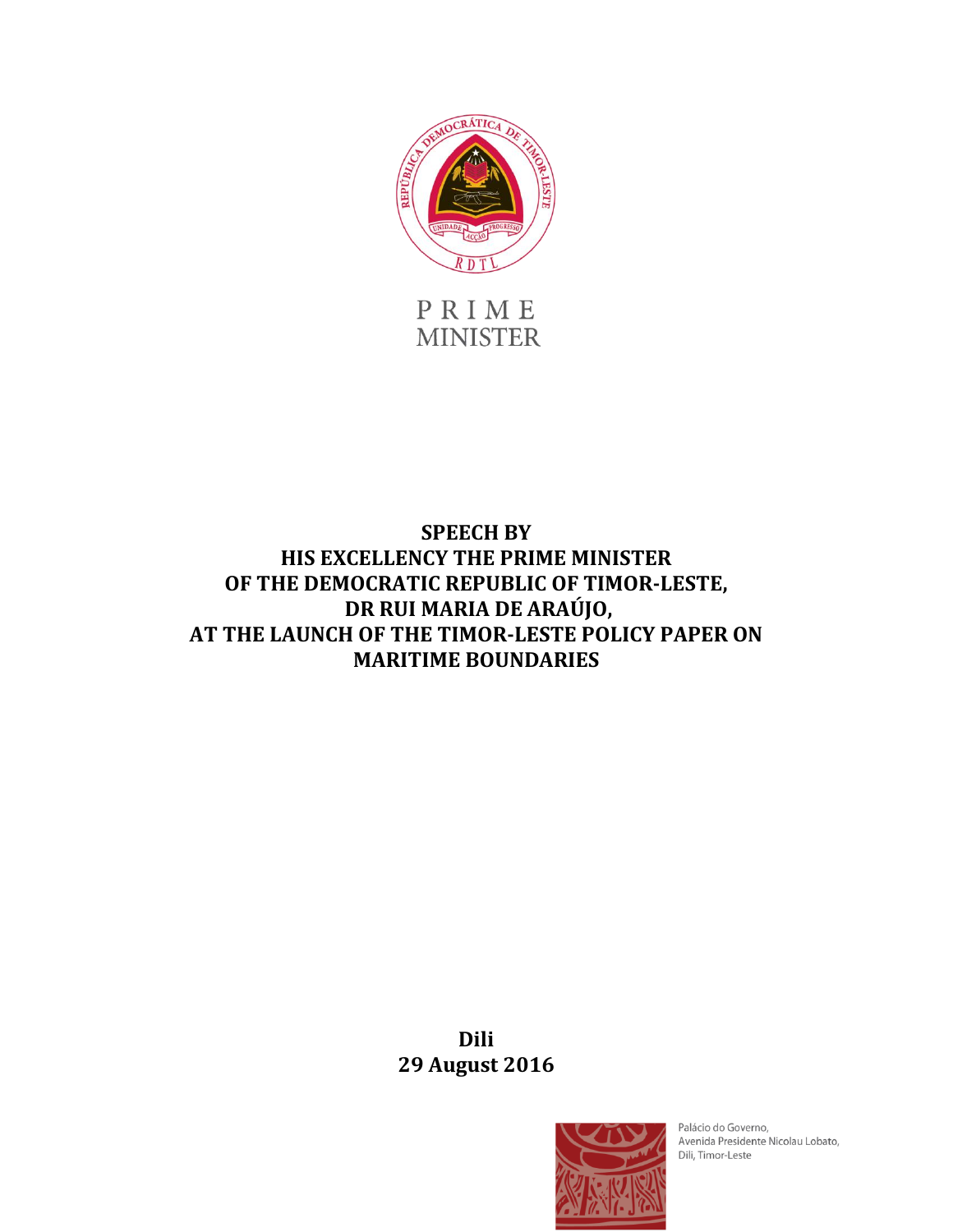Distinguished Members of our National Parliament

Members of Government

Members of the Council for the Final Delimitation of Maritime Boundaries

Distinguished guests

Ladies and gentlemen

It is my pleasure to be here today to launch Timor-Leste's landmark Policy Paper on maritime boundaries.

This document *[hold up]* tells the story of Timor-Leste's struggle for sovereign rights over our seas – from the past to the present, and what it means for the future.

The Paper summarises the relevant principles of the law of the sea and sets out Timor-Leste's position on where its maritime boundaries should lie under international law.

Today, as we launch this document to share our story with the world, Timor-Leste is also presenting its case publicly at an open hearing at the Peace Palace in The Hague. This is part of our compulsory conciliation proceedings with Australia, which we initiated to resolve our dispute on maritime boundaries.

In approximately 20 minutes time, our Chief Negotiator for Maritime Boundaries, Minister Xanana Gusmão, will take to the stand in The Peace Palace, to present Timor-Leste's story before the conciliation commission.

He will be joined by our Minister of State and of the Presidency of the Council of Ministers, His Excellency Agio Pereira, as our Agent on the case, and by the CEO of the Maritime Boundary Office, Elizabeth Exposto, as our Deputy Agent.

The hearing today is being webcast live on the internet for the world to see, and technology permitting, we will be able to watch our Chief Negotiator's presentation here on the screens *[point]* shortly.

As you know, establishing maritime boundaries is a national priority for the Timor-Leste Government.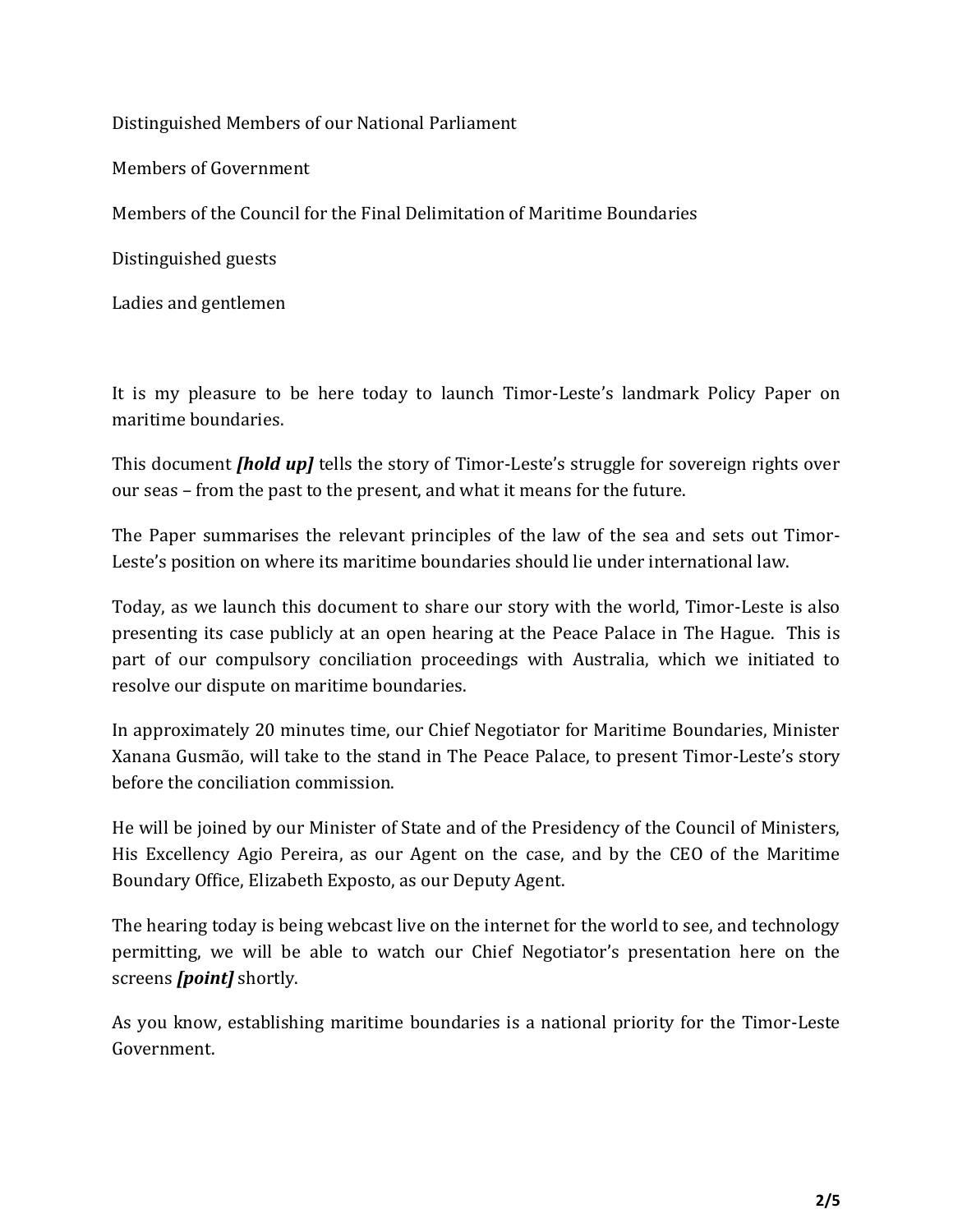I am proud to be here today - as the open hearing at the compulsory conciliation is about to commence - to launch the Timor-Leste Policy Paper.

This is truly an historic occasion.

This document gives a succinct overview of our history as a nation, the history of our maritime boundary issues, a summary of the relevant international law and, importantly, our position on where we believe our maritime boundaries should be drawn, in accordance with international law.

Timor-Leste became the 191st member of the United Nations on 20 May 2002, and we remain one of the newest nations in the world.

Since then we have come a long way and have much to be proud of. We have consolidated a vibrant democracy with open markets and the rule of law. We have built the foundations of a successful State, secured peace and stability and enjoyed strong economic growth.

Our nation has been built on the resilience and determination of the Timorese people, and the support of many international partners.

But, our struggle for sovereignty is not over. The final frontier is Timor-Leste's maritime territory.

We are yet to finalise maritime boundaries with either neighbour: Indonesia and Australia.

Timor-Leste and Indonesia have become close friends and remain a global model of reconciliation. Indonesia and Timor-Leste have agreed to bilaterally negotiate maritime boundaries in accordance with international law. These discussions have started.

Australia, however, has refused to negotiate with us, despite our invitations. And they withdrew from the relevant compulsory dispute settlement procedures under the United Nations law of the Sea in 2002 – on the eve of the restoration of our independence.

This deprived us of our right to have an independent umpire resolve this issue.

Until now.

In April Timor-Leste initiated compulsory conciliation. The compulsory conciliation process has been designed specifically for cases such as Timor-Leste's, where we are in dispute with a country who has withdrawn from the binding dispute settlement procedures.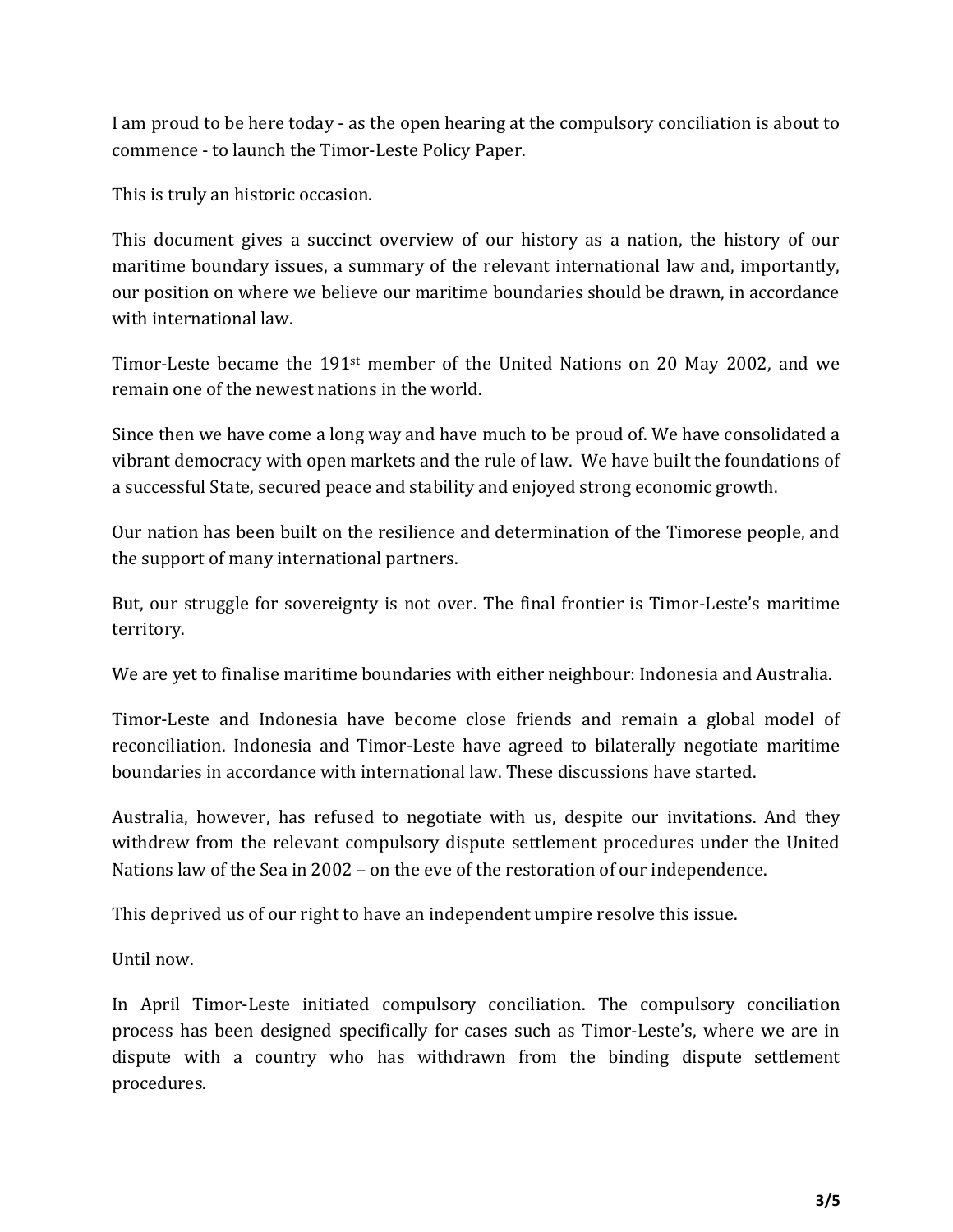The compulsory conciliation commission is constituted of five eminent, independent experts - from Canada, Germany, Australia, Sierra Leone and Denmark.

They will hear from both parties and understand the facts and each country's position. If during that time we cannot reach an agreement, the commission will provide a report to the United Nations Secretary General, with recommendations on reaching a resolution.

Australia and Timor-Leste would then be obliged to negotiate in good faith on the basis of the commission's report.

We are confident that through this process we can achieve a settlement of our maritime boundaries. We are confident we can do this in a way that brings Australia and Timor-Leste together in a spirit of cooperation and trust, based on good will and international law.

Permanent maritime boundaries are very important for the people of Timor-Leste.

They will provide certainty for many of our industries including customs, security, immigration services, tourism and fisheries.

This certainty will strengthen confidence and encourage business and investment and lead to more jobs. This, in turn, will boost our economy and contribute to building a prosperous future for our people.

I am pleased to launch this Policy Paper - on behalf of the Government of Timor-Leste - as it outlines exactly what Timor-Leste is seeking and why.

In clearly setting out our position, this paper tells our story. I believe it will become an authoritative statement on the relevant history and law of the sea, as it applies to our case.

The first section is an overview, or executive summary, and this is available in three languages - Tetum, Portuguese and English.

The paper features a critical section that outlines where Timor-Leste's maritime boundary should lie, in accordance with international law. This is accompanied by a map that shows Timor-Leste's maritime claims under international law.

This Paper is for our people and also for an international audience.

I believe this document will become a useful tool for many of our guests here today, including those from Government, civil society, the academic community and business leaders.